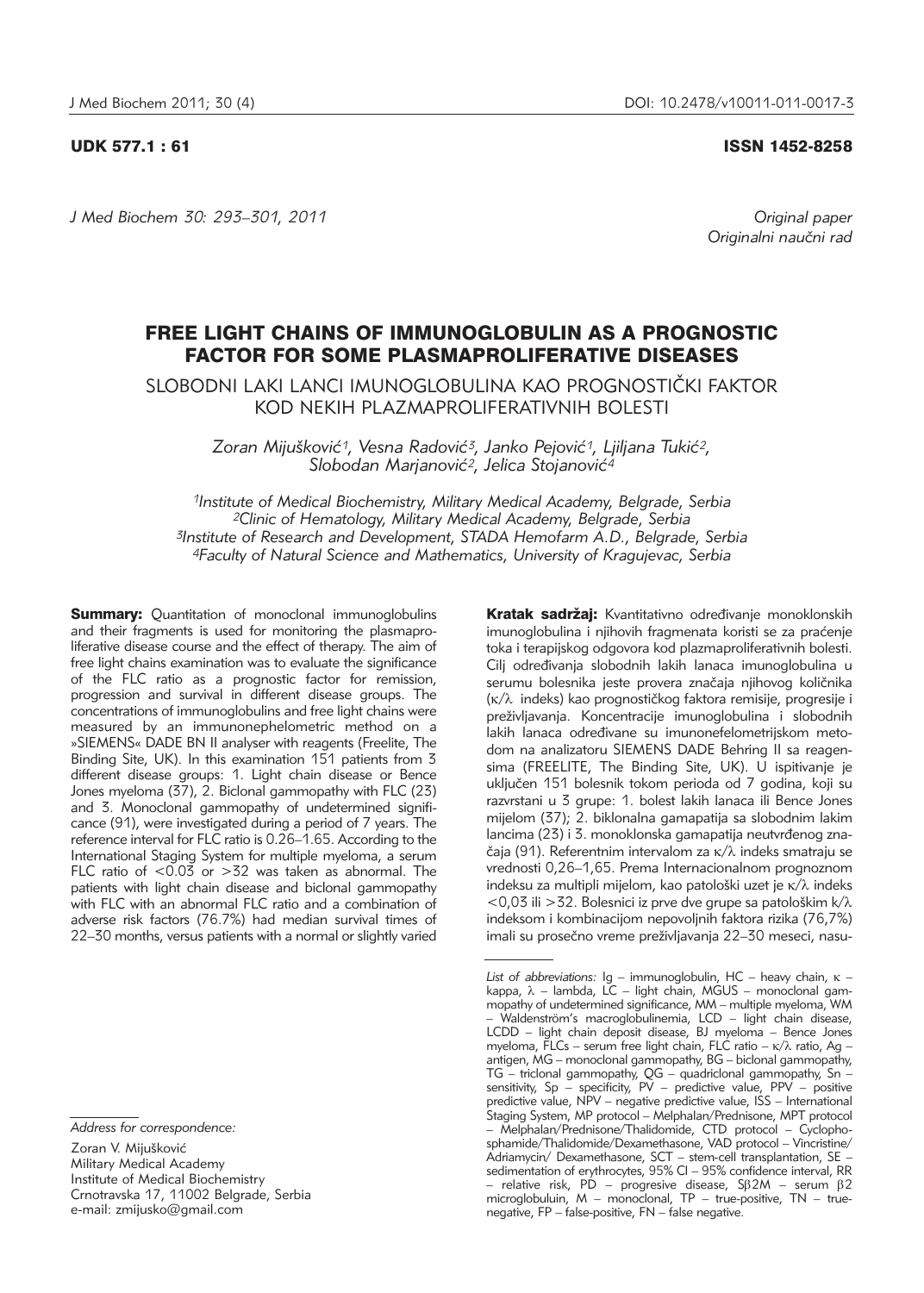FLC ratio without adverse risk factors (23.3%) with median survival times of 39–51 months. About 38% of patients who had shown lowered free light chains values by more than 50% under therapy, achieved disease remission in the light chain disease and biclonal gammopathy with FLC groups. In the group of patients with monoclonal gammopathy of undetermined significance, 66.0% had a normal or slightly modified FLC ratio which corresponds to low and low-intermediate risk of disease progression, as opposed to 34.0% with an abnormal FLC ratio ( $< 0.25$  or  $> 4$ ) which corresponds to high and high-intermediate risk. An abnormal FLC ratio in the examined groups could be an independent risk factor for progression and poorer disease prognosis.

Keywords: free light chains, FLC ratio, plasmaproliferative disease, prognostic factor

### Introduction

Plasmocytes are the place of synthesis of the immunoglobulin (Ig) molecule, which consists of 2 heavy chains (HC) and 2 kappa  $(\kappa)$  or lambda  $(\lambda)$ polypeptide light chains (LC). Under normal conditions, the concentrations of polyclonal Free  $\kappa$  and  $\lambda$ Light Chains (FLC) are 3-19 and 5-26 mg/L, respectively. In abnormal conditions, such as benign or malignant forms of plasmaproliferative diseases – monoclonal gammopathies of undetermined significance (MGUS), multiple myeloma (MM) isotypes or Waldenstrom's macroglobulinemias (WM), one or several clones of B lymphocytes or plasmocytes synthesize only LC Ig, of  $\kappa$  or  $\lambda$  type in excessive amount. One version of MM is light chain disease (LCD) or Williams disease, which is often a synonym for the so-called Bence Jones (BJ) myeloma. Monospecific antisera to FLC Ig (»free«  $\kappa$  or  $\lambda$ ) are used for the detection and identification of LC, and they react only with »hidden« antigens (Ag) on LC molecules. A patient can have two monoclonal (M) components and then we can talk about biclonal gammopathy (BG), and rare cases of triclonal gammopathy (TG) or quadriclonal gammopathy (QG) which are also described. In some cases, more than one clone may produce monoclonal gammopathies (biclonal or, very rarely, triclonal) (1). BG makes up 0.14–3% of all monoclonal gammopathies (MG). Patients with these homogenous M fractions in the electropherogram of serum or urine, which are called paraproteins, meet the diagnostic criteria for malignant plasma proliferative diseases. Patients who do not meet the diagnostic criteria for MM, and without proof of any other lymphoproliferative disease are classified as MGUS (2). Concentrations of serum FLC (FLCs) are more sensitive, precise and accurate indicators for the detection, characterization and monitoring of the course of various types of paraproteinemia. Reference measurements of FLC are of great prognostic value for almost all plasma cell disorders (3). From a physiological point of view, serum tests for proteins of small molecular weight have clear advantage over urine tests. The advantage of FLCs determination is that

prot bolesnicima sa fiziološkim ili neznatno izmenjenim  $\kappa/\lambda$ indeksom bez nepovoljnih faktora rizika (23,3%), sa prosečnim vremenom preživljavanja 39-51 mesec. Oko 38% bolesnika koji su pod terapijom imali sniženje  $\kappa/\lambda$  indeksa >50% su ostvarili remisiju bolesti. U grupi ispitanika sa MGNZ, 66,0% je imalo fiziološke ili neznatno izmenjene  $\kappa/\lambda$ indekse, što odgovara niskom i srednje niskom riziku progresije, nasuprot  $34,0\%$  sa patološkim  $\kappa/\lambda$  indeksom (<0,25 ili >4), što odgovara srednje visokom i visokom riziku progresije. Postojanje patološki značajnog  $\kappa/\lambda$  indeksa u ispitivanim grupama predstavlja nezavisan faktor rizika za progresiju bolesti i lošiju prognozu.

**Ključne reči:** slobodni laki lanci,  $\kappa/\lambda$  indeks, plazmaproliferativne bolesti, prognostički faktor

the urine concentrations of filtered LC depend on variable re-absorption and decomposition in the renal proximal tubules. Concentrations of FLCs depend on the balance of secretion in plasma cells and renal clearance. FLCs are rapidly lost by means of glomerular filtration in the kidneys, with a serum half life of 2–6 hours, and they are metabolized in the proximal tubules of the kidneys. Under normal circum stances, small quantities of proteins pass from the kidney to the urinal tract  $(0.5-1.0 \text{ g}/24 \text{ h})$ , while in abnormal circumstances, approximately 10–30 g of FLC per day are filtrated into urine, and serum concentrations of FLC are increased several times, because the absorption mechanisms are saturated (4). Urine analysis is not a reliable proof that the concentration of synthesised FLC has changed. This fact is important, especially for older patients, because it is very hard to collect their urine samples during 24 hours, and the results can be unreliable (5). The reduction of the FLC ratio ( $\kappa/\lambda$  ratio) by more than 50% in relation to the beginning of therapy, together with the maintenance of unchanged values of intact monoclonal Ig, is the first indicator of good serologic response to the therapy administered during the treatment (6, 7).

The aim of the determination of FLC Ig in the patients' sera was to check the importance of their FLC ratio as a prognostic factor for remission, progression and survival in the examined groups of patients.

# Patients and Methods

In this prospective clinical study the patients (n=151) were divided into 3 groups:

- 1. The group including patients with LCD or BJ myeloma (n=37).
- 2. The group including patients with BG with FLC  $(n=23)$ .
- 3. The group including patients with MGUS (n=91).

Thorough clinical trials were done in all three groups, and on the basis of their results the examinees were classified according to the suspected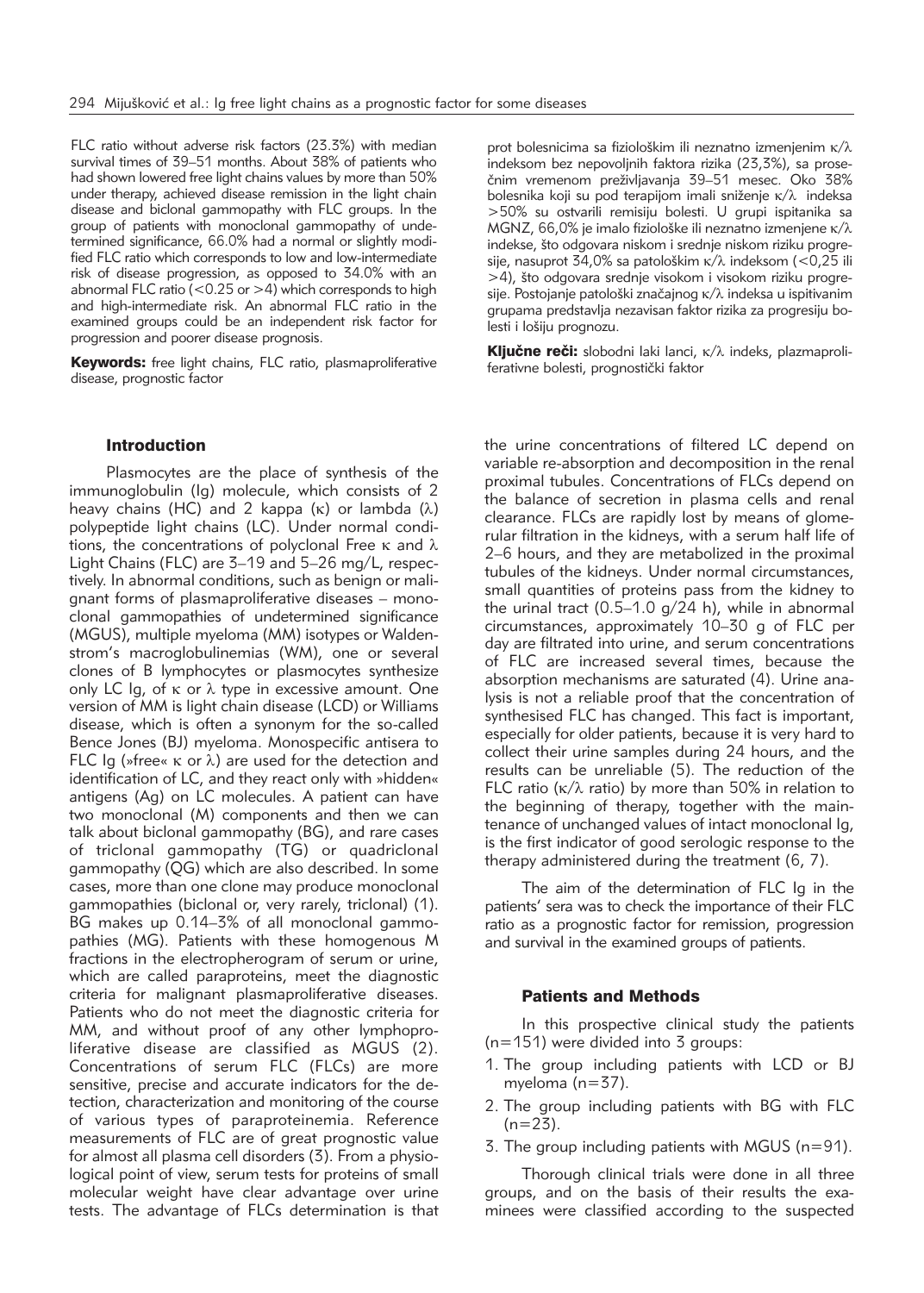clinical diagnoses. Blood samples for protein diagnostics were taken in the morning hours in vacutainers, without anticoagulant, from the patients and outpatients of the Military Medical Academy. After the blood collection and spontaneous coagulation at room temperature, samples were centrifuged at 5000 rpm and analyses were done in fresh sera immediately, but some samples were kept at –20 °C for up to one month, and for longer periods they were stored at  $-70$  °C. Quantitative determination of FLC and classes (isotypes) of Ig was done by an automated immunonephelometric method on a SIEMENS DADE Behring II analyzer with reagents (FREELITE, The Binding Site, UK), according to the instructions of the manufacturer in software programs for each analytical parameter.

# *Statistical analysis*

The results obtained in connection with the utility of FLC as a disease prognostic marker are expressed as sensitivity (Sn) and specificity (Sp), along with their positive predictive value (PPV) and negative predictive value (NPV).

## **Results**

The study included 151 patients in the period of seven years (from 2004 to 2010), divided into 3 groups. In the group of examinees with LCD or BJ myeloma, at the time they were diagnosed, 37/37 patients (100%) had FLC concentrations deviating from the reference interval  $(k=3.3-19.4; \lambda=5.71-26.3)$ 



Figure 1  $\kappa/\lambda$ -FLC in 37 patients with LCD (BJ myeloma).

| Type of LC Ig<br>(No=number of patients) | FLC ratio           | $S\beta 2M$ (g/L) | Serum albumin $(g/L)$ | ISS - median<br>survival | The relative risk of<br>disease progression |
|------------------------------------------|---------------------|-------------------|-----------------------|--------------------------|---------------------------------------------|
| $\kappa$ (n=2)<br>$\lambda$ (n=1)        | $0.26 - 1.65$       | < 3.5             | $\geq 35$             | (0 risk factors          | Low risk                                    |
|                                          | 3/37(8.1%)          |                   |                       | $\sim$ 51 month)         |                                             |
| $\kappa$ (n=6)<br>$\lambda$ (n=1)        | $<$ 0.26 ili > 1.65 | < 3.5             | $\geq 35$             | (1 risk factor           | Low intermediate<br>risk                    |
|                                          | 7/37 (18.9%)        |                   |                       | $\sim$ 39 month)         |                                             |
| $\kappa$ (n=3)<br>$\lambda$ (n=5)        | $< 0.125$ ili $> 8$ | $\ge 3.5 - 5$     | $\geq 35$             | (2 risk factors          | High intermediate<br>risk                   |
|                                          | 8/37(21.6%)         |                   |                       | $\sim$ 30 month)         |                                             |
| $\kappa$ (n=9)<br>$\lambda$ (n=10)       | $< 0.03$ ili $> 32$ | $\geq 5$          | < 35                  | (3 risk factors          | High risk                                   |
|                                          | 19/37 (51.4%)       |                   |                       | $\sim$ 22 month)         |                                             |

Abbreviations: ISS – international staging system; LCD – light chain disease; BJ myeloma – Bence Jones myeloma; LC – light chain; Ig – immunoglobulin; FLC ratio –  $\kappa/\lambda$  ratio; S $\beta$ 2M – serum  $\beta$ 2 microglobulin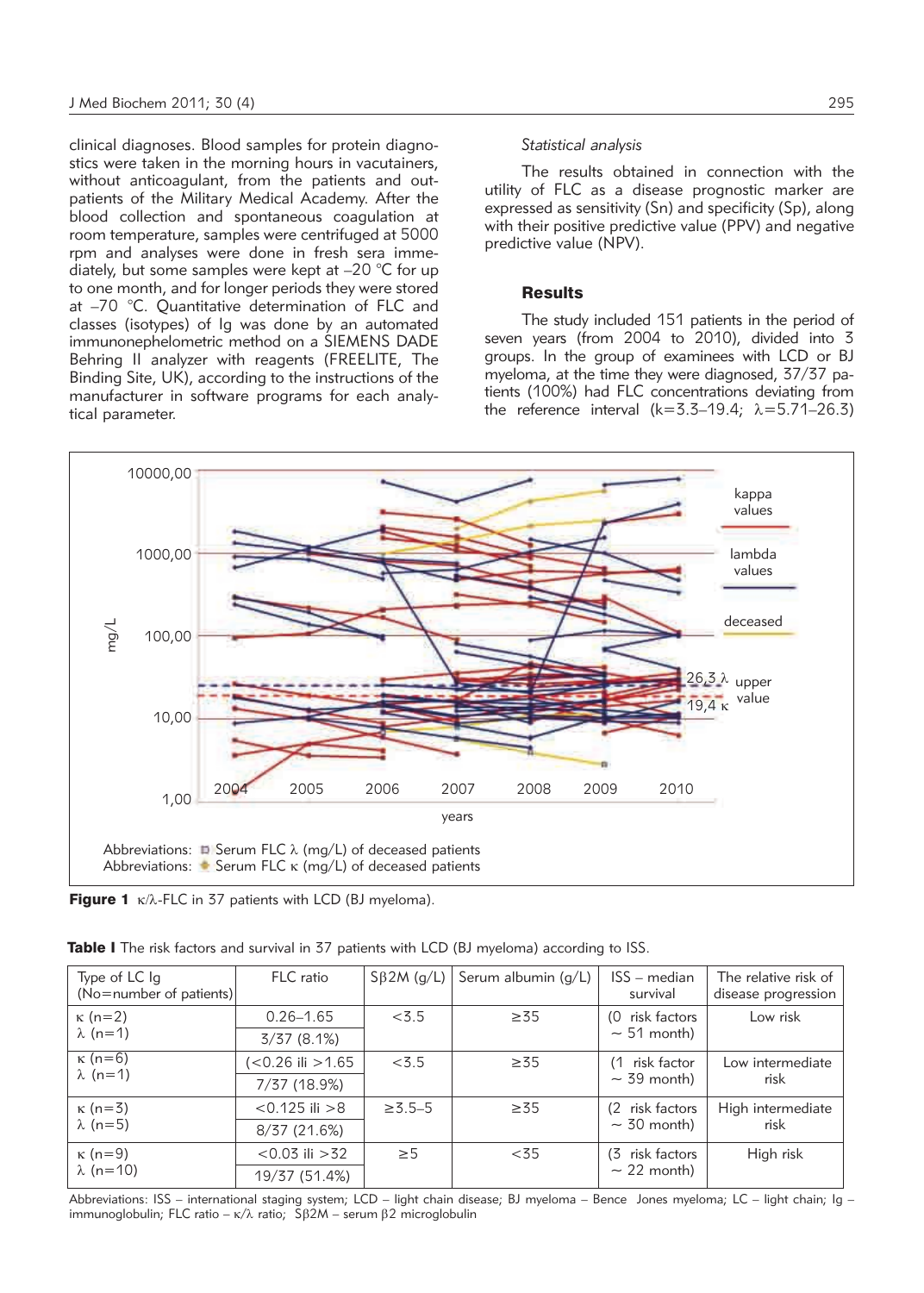

**Figure 2**  $K/\lambda$ -FLC in 23 patients with BG with FLC.

| <b>BG</b> with FLC<br>(No=number of patients)                                                                   | FLC ratio           | $S\beta 2M$ (g/L) | Serum albumin (g/L) | ISS - median<br>survival            | The relative risk of<br>disease progression |
|-----------------------------------------------------------------------------------------------------------------|---------------------|-------------------|---------------------|-------------------------------------|---------------------------------------------|
| $\overline{a}$ $\overline{a}$ $\lambda$ -BJ $\lambda$ (n=1)                                                     | $0.26 - 1.65$       | < 3.5             | $\geq 35$           | (0 risk factors<br>$\sim$ 51 month) | Low risk                                    |
|                                                                                                                 | 1/23(4.4%)          |                   |                     |                                     |                                             |
| $lqGk-BJk$ (n=1)<br>$\text{lgG} \lambda - \text{BJ} \lambda$ (n=1)<br>$ qA\lambda-BJ\lambda (n=1) $             | (<0.26 ili >1.65    | < 3.5             | $\geq 35$           | (1 risk factor<br>$\sim$ 39 month)  | Low intermediate<br>risk                    |
|                                                                                                                 | $3/23$ (13.0%)      |                   |                     |                                     |                                             |
| $lgG\kappa-BJ\kappa$ (n=1)<br>$\text{lgG} \lambda - \text{BJ} \lambda$ (n=1)                                    | $< 0.125$ ili $> 8$ | $\ge 3.5 - 5$     | $\geq 35$           | (2 risk factors<br>$\sim$ 30 month) | High intermediate<br>risk                   |
|                                                                                                                 | 2/23(8.7%)          |                   |                     |                                     |                                             |
| $lgG\kappa-BJ\kappa$ (n=8)<br>$lgG\lambda-BJ\lambda$ (n=4)<br>$lqAx-BJK (n=1)$<br>$ qA\lambda-BJ\lambda (n=4) $ | $< 0.03$ ili $> 32$ | $\geq 5$          | < 35                | (3 risk factors<br>$\sim$ 22 month) | High risk                                   |
|                                                                                                                 | 17/23 (73.9%)       |                   |                     |                                     |                                             |

**Table II** The risk factors and survival in 23 patients with BG with FLC according to ISS.

Abbreviations: ISS – international staging system; BG – biclonal gammopathy; FLC – free light chain; FLC ratio –  $\kappa/\lambda$  ratio; S $\beta$ 2M – serum  $\beta$ 2 microglobulin

mg/L. Measured concentrations for FLC of k-type are from 1.30 to 5650.00 (mg/L), and for FLC of  $\lambda$ -type from 2.82 to 7900.50 (mg/L). Graphic illustration is shown in *Figure 1*. Regarding sex, there were 16 women (43.2%) and 21 men (56.8%). Results show that 3 patients (8.1%) had FLC ratios within the reference interval (0.26–1.65), and 19 patients (51.4%) had high abnormal FLC ratios (<0.03 or  $>32$ ). The remaining 8 patients (21.6%) had intermediate abnormal FLC ratios (<0.125 or >8), and 7 patients (18.9%) had low abnormal FLC ratios (<0.26 or >1.65) *(Table I)*. In the group of examinees with BG

with FLC, at the time they were diagnosed, 23/23 patients (100%) had concentrations of FLC deviating from the reference interval. Measured concentrations for FLC of  $\kappa$ -type are from 3.30 to 5862.10 (mg/L), and for FLC of  $\lambda$ -type from 3.87 to 5451.00 (mg/L). Graphic illustration is shown in *Figure 2.* Regarding sex, there were 9 women (39.2%), and 14 men (60.8%). The results show that 1 patient (4.3%) had an FLC ratio within the reference interval (0.26–1.65), and 17 patients (73.9%) had high abnormal FLC ratios (<0.03 or >32). The remaining 2 patients (8.7%) had intermediate abnormal FLC ratios ( $<$  0.125 or  $>$ 8), and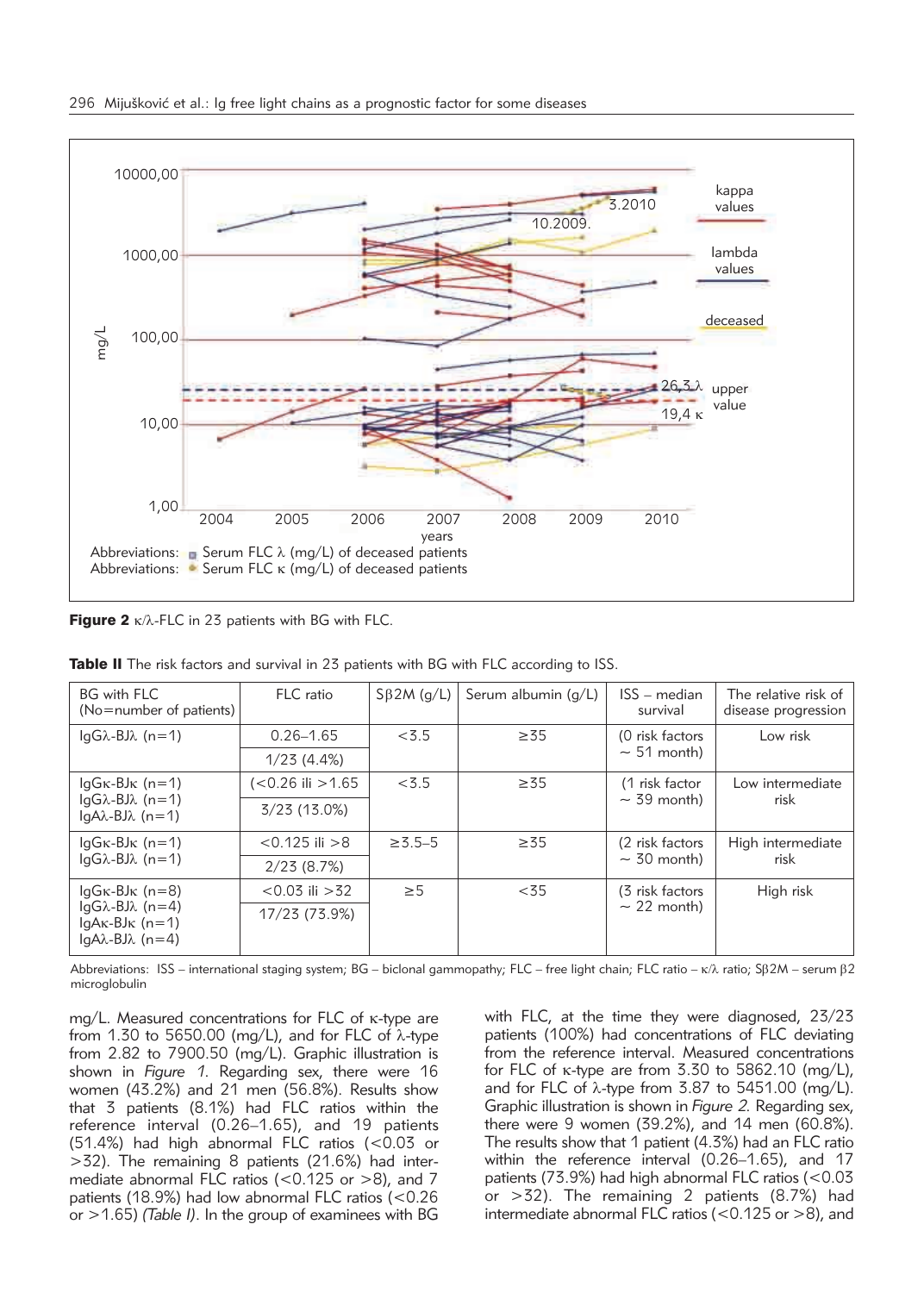

**Figure 3**  $\kappa$  – values in 58 patients with MGUS.



Figure 4  $\lambda$  – values in 33 patients with MGUS.

3 patients (13.1%) had low abnormal FLC ratios (<0.26 or >1.65) *(Table II)*. In the group of examinees with MGUS, at the time they were diagnosed, 6/91 patients (6.6%) had concentrations of FLC that deviate from the reference interval. It was determined that 73

patients (80.2%) belong to the IgG class (isotype), 7 (7.7%) to the IgA class, 6 (6.6%) to the IgM class and 5 (5.5%) are biclonal. Measured concentrations for FLC of k-type are from 3.20 to 237.31 (mg/L), and for FLC of  $\lambda$ -type from 1.61 to 159.00 (mg/L). Graphic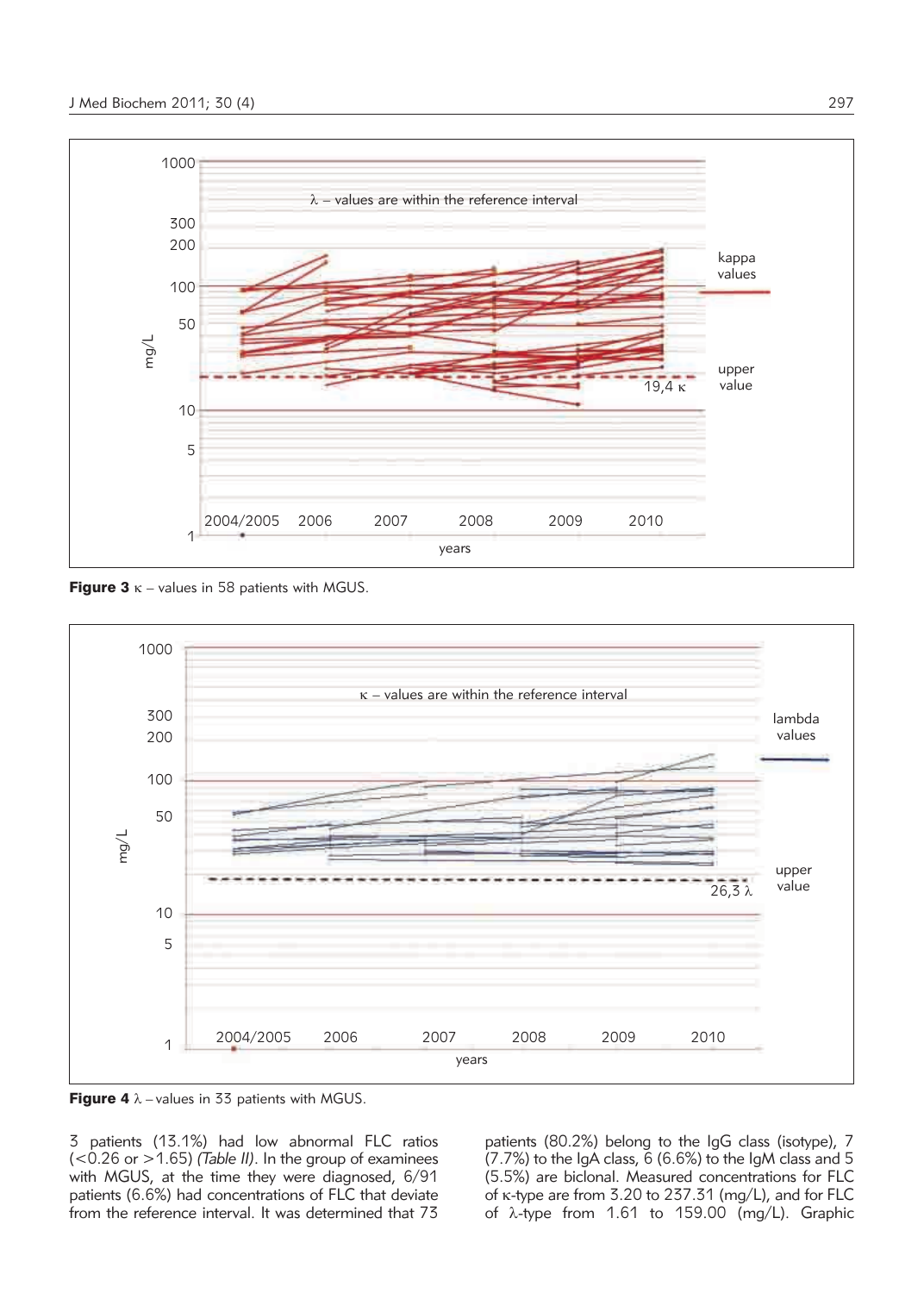| lg isotype class<br>(No=number of patients)           | FLC ratio             | Serum<br>M-protein $(q/L)$ | Relative risk (%)        | Absolute risk of progression<br>for years $(\%)$ |  |  |
|-------------------------------------------------------|-----------------------|----------------------------|--------------------------|--------------------------------------------------|--|--|
| $lgG$ (n=35)<br>$BG(n=1)$                             | $0.26 - 1.65$         | $<$ 15                     |                          | 5<br>(Low risk)                                  |  |  |
|                                                       | 36/91 (39.5%)         |                            | (Low risk)               |                                                  |  |  |
| $lgG$ (n=13)<br>$lgM(n=3)$<br>$lgA(n=5)$<br>$BG(n=3)$ | $0.25 - 4$            | $<$ 15                     | 5.4                      | 21                                               |  |  |
|                                                       | 24/91 (26.4%)         |                            | (Low intermediate risk)  | (Low intermediate risk)                          |  |  |
| $lgG (n = 17)$                                        | $0.125 - 0.25$ or 4-8 | $\geq$ 15                  | 10.1                     | 37                                               |  |  |
| $lgM(n=2)$<br>$lgA(n=3)$<br>$BG(n=3)$                 | 25/91 (27.5%)         |                            | (High intermediate risk) | (High intermediate risk)                         |  |  |
| $lgG(n=4)$<br>$lgM(n=1)$<br>$lgA(n=1)$                | $< 0.125$ or $> 8$    | >15                        | 28<br>(High risk)        | 58<br>(High risk)                                |  |  |
|                                                       | 6/91(6.6%)            |                            |                          |                                                  |  |  |

Table III Risk-stratification model to predict progression in 91 MGUS patients.

Abbreviations: MGUS – monoclonal gammopathy of undetermined significance; Ig – immunoglobulin; BG – biclonal gammopathy; FLC ratio –  $\kappa/\lambda$  ratio; M – protein – monoclonal protein

Table IV Serum FLC characteristics at cut-off value in newly diagnosed plasmaproliferative disease patients.

| Parameters                | Test             | Disease (D)         |                        | Sn(%) | Sp(%) | PPV $(\%)$ | <b>NPV (%)</b> |
|---------------------------|------------------|---------------------|------------------------|-------|-------|------------|----------------|
|                           |                  | $(D+)$<br>Malignant | $(D^{-})$<br>Benignant |       |       |            |                |
| kappa or lambda<br>(mg/L) | $(T^+)$<br>> 200 | (TP)<br>24          | (FP)                   | 100.0 | 71.0  | 40.0       | 100.0          |
|                           | (T-)<br>200      | (FN)<br>36          | (TN)<br>91             |       |       |            |                |
| Total (No)                |                  | 60                  | 91                     |       |       |            |                |

Abbreviations: TP = true-positive; FP = false-positive; FN = false-negative; TN = true-negative; Sn = sensitivity; Sp = specificity; PPV = positive predictive value; NPV = negative predictive value

illustration is shown in *Figures 3 and 4*. Regarding sex, there were 41 women (45.1%), and 50 men (54.9%). The results show that 60 patients (66.0%) had normal (0.26–1.65) or slightly modified FLC ratios (0.25–4), and 31 (34.0%) had abnormal values of serum LC and/or abnormal FLC ratios (0.125–0.25 or 4–8 and <0.125 or >8) *(Table III)*.

Statistical analysis of our data showed that  $Sn =$  $24/24 = 1$ , and the 95% confidence interval for Sn was 0.796–1.0, and for  $Sp = 91/127 = 0.71$ , and the 95% confidence interval for Sp was 0.629–0.792. We needed to achieve the probability that the test gives accurate diagnosis. Sn and Sp do not provide this information, so we used predictive values (PV) instead. The results show that positive predictive values (PPV) =  $24/60 = 0.4$ , and the 95% confidence interval for PPV is 0.276–0.535. Negative predictive values (NPV) =  $91/91 = 1$ , and the  $95\%$ confidence interval for NPV is 0.94–1.0 (*Table IV*).

#### **Discussion**

In our study, at the time they were diagnosed**,** 37/37 patients (100%) with BJ myeloma had abnormal concentrations of serum FLC, of the  $\kappa$  and/or  $\lambda$ type, as a result of kidney damage or bone marrow suppression. It was noticed that more than half of the exa minees were BJ type k (54%) *(Table I).* Similar information has been given by other authors, who have found that approximately 62% of BJ are type  $\kappa$ and 38% of BJ are type  $\lambda$  (8, 9). On the other hand, in the group of patients with BG with FLC, at the time they were diagnosed, 23/23 patients (100%) had abnormal concentrations of serum FLC, of the  $\kappa$ and/or  $\lambda$  type. Among the diseased in both groups there were slightly more men than women. During the study there were 2 patients with BJ myeloma and 3 patients with BG with FLC, whose concentrations of  $\kappa$  or  $\lambda$  LC were above 1600 mg/L, who died. Our results show ed that all 5 patients who died belong to the  $\lambda$  isotypes. It is important to emphasize that the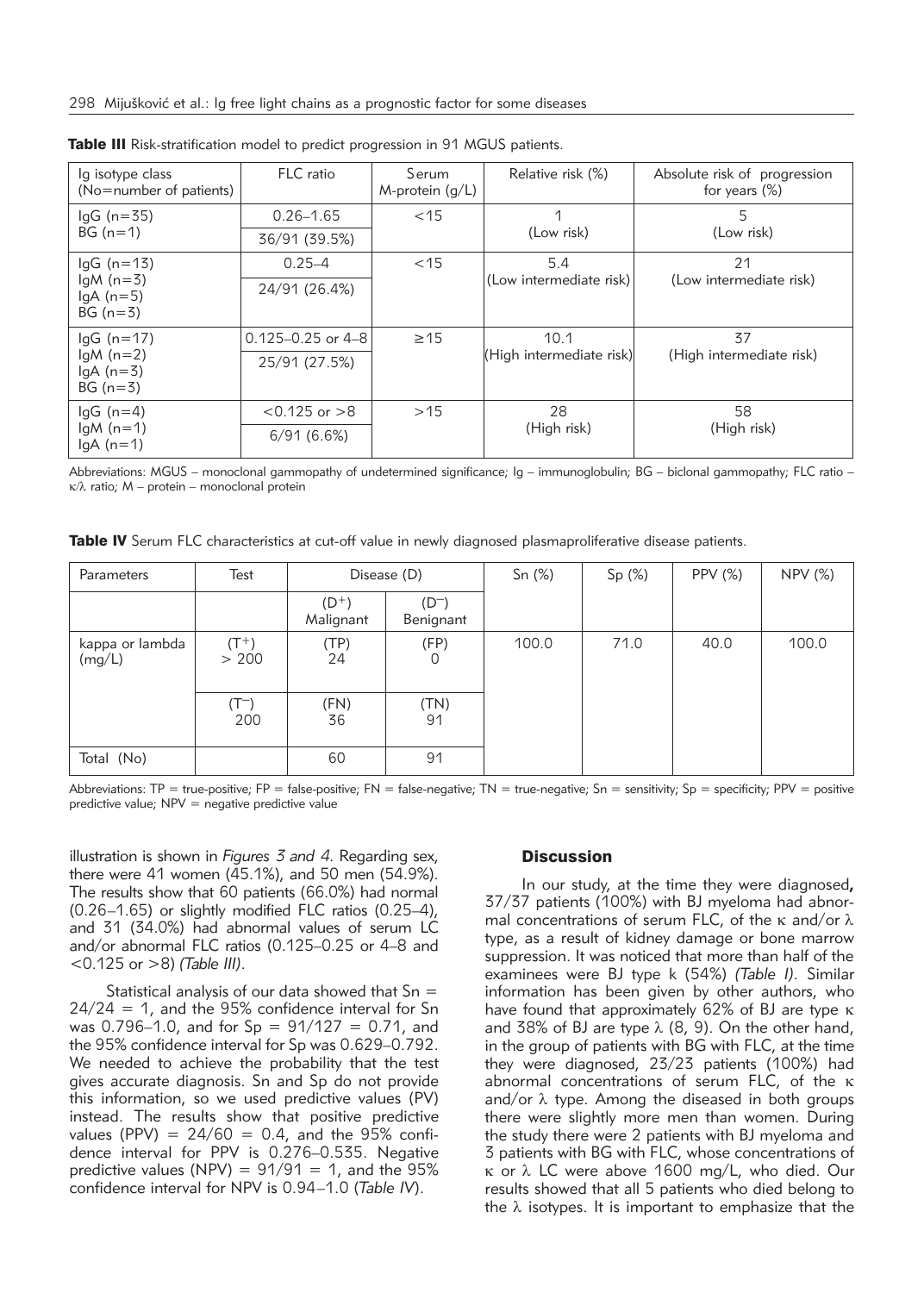patients from both groups with high concentrations of serum FLC >1000 mg/L, are at high risk of disease progression *(Figures 1* and *2)*. The disease was in an advanced stage at the time when patients were diagnosed. The tables (*Table I* and *Table II*) give the relative risks (RR) according to the ISS for myeloma (10) at the Mayo Clinic, USA. Our results are compatible with theirs, especiall*y* in the subgroups of BJ myeloma patients and BG with FLC with high RR. Five (8.3%) patients died of progressive disease (PD) during or after therapy and they could be considered as »low responders« to therapy. They all had an abnormal FLC ratio ( $< 0.03$  or  $> 32$ ) with median survival times of approximately 22 months. These data are similar to the literature (9, 10) and support the conclusion that the FLC ratio was a prognostic factor for remission, progression and survival in the examined groups.

In the consideration of the aim of the study, it was important for us to determine the significance of the FLC ratio, as a prognostic factor of remission, progression and survival in the examined groups. According to the International Staging System (ISS) (10), the values of FLC ratio in the initial diagnosis were taken as an important indicator of MM prognosis. In it, abnormal FLC ratio ( $<$ 0.03 or  $>$ 32), high  $\beta_2$ -microglobulin ( $\geq$  3.5 g/L) or low serum albumin (<  $35$  g/L), are defined as adverse risk factors. Patients with any combination of 0, 1, 2 or 3 adverse risk factors, according to the above mentioned criteria, had significantly different FLC ratios of overall survival, with median survival times of: 51, 39, 30 and 22 months, respectively (P<0.001) (9). Median survival time in patients with 3 risk factors was less than half that in patients with 0 factors [median: 51 months with 0 factors, 39 months with 1 factor ( $P=0.13$ ), 30 months with 2 factors ( $P = 0.001$ ) and 22 months with 3 factors  $(P<0.001)$ ] (10). It is interesting that the FLC ratio most significantly contributed to the prognosis in patients in the II stage of MM ( $\beta$ <sub>2</sub>-microglobulin= 3.5–5.5 mg/L, regardless of the albumin value, or albumin <35 g/L,  $\beta_2$ -microglobulin <3.5 mg/L). Based on the values of the FLC ratio, this stage is divided into two groups: patients with FLC ratio  $\kappa/\lambda$  $<$  0.03 or  $>$  32 (P $<$  0.021) and median survival times of approximately 30 months, and patients with FLC ratio from 0.03 to 32 and median survival times of approximately 39 months (11).

The results obtained with the immunonephelometric test for patients with BJ myeloma with a high or intermediate abnormal FLC ratio and a combination of adverse risk factors (73.0%), indicate that their median survival time is approximately 22-30 months, as opposed to the patients with a normal or slightly modified FLC ratio, without adverse risk factors (27.0%), with median survival times of approximately 39–51 months (*Table I*). Similar results were obtained in the group of patients with BG with FLC, where 82.6% patients with a high or intermediate abnormal FLC ratio and a combination of adverse risk factors, as opposed to 17.4% with a normal or slightly modified FLC ratio and without adverse risk factors *(Table II)*. Viewed from the laboratory aspect, BG, TG and QG are included in the so-called oligoclonal gammopathies, which are considered to be hardly detectable. All of this also confirmed that BJ myeloma is an incurable disease with a progressive course. Based on the information found in literature, after the patients are diagnosed (12), median survival time is approximately 3 years, and that is somewhat longer when compared to our results.

High concentrations of FLCs are the result of rapid growth and large aggressiveness of the tumor (13). Our results were confirmed in numerous clinical studies which indicate that the values of FLCs are of prognostic importance in patients with recently diagnosed or active MM (14, 15). High abnormal values of the FLC ratio in serum are caused by the synthesis of excessive quantity of FLC and disturbance of the normal balance of  $\kappa$  and  $\lambda$  secretion (16). The existence of an abnormal FLC ratio represents the main independent risk factor of disease progression (6).

During the monitoring, the examinees were submitted to some of the therapeutic protocols for MM: MP protocol (Melphalan/Prednisone) or MPT protocol (Melphalan/Prednisone/Thalidomide) for patients older than 65 years or younger than 65 years, but those were not candidates for autologous stem*-*cell transplantation (SCT). VAD protocol (Vincristine/ Adriamvcin/Dexamethasone) and CTD protocol (Cyclo phosphamide/Thalidomide/Dexamethasone) were applied in patients yonger than 65 years, who were candidates for autologous SCT. Interferon and thalidomide were used as maintenance therapy after autologous SCT, in the last four (2007–10) years. From the first two groups (BJ myeloma and BG with FLC), approximately 38% of the patients who had the decrease of FLC ratio >50% under therapy achieved disease remission. The time of achievement of remission and the length of its duration determined the overall survival time (17). The values of FLC ratio are not significant indicators of the change of the disease course in relation to the basic Ig isotype in the group with MM, so their repeated laboratory determination is not indicated (18).

In the group of examinees with MGUS, the risk of progression increased if FLC ratio became extremely large, regardless of the quantity and type of MGUS. The explanation for the increased risk of malignant progression in patients with high concentrations of FLCs can be connected with the clonal evolution of plasma cells. All of this is confirmed by an observation that cytogenetic changes are connected with abnormal FLC in patients with MM (18, 19). At the time when they were diagnosed, 85/91 pati-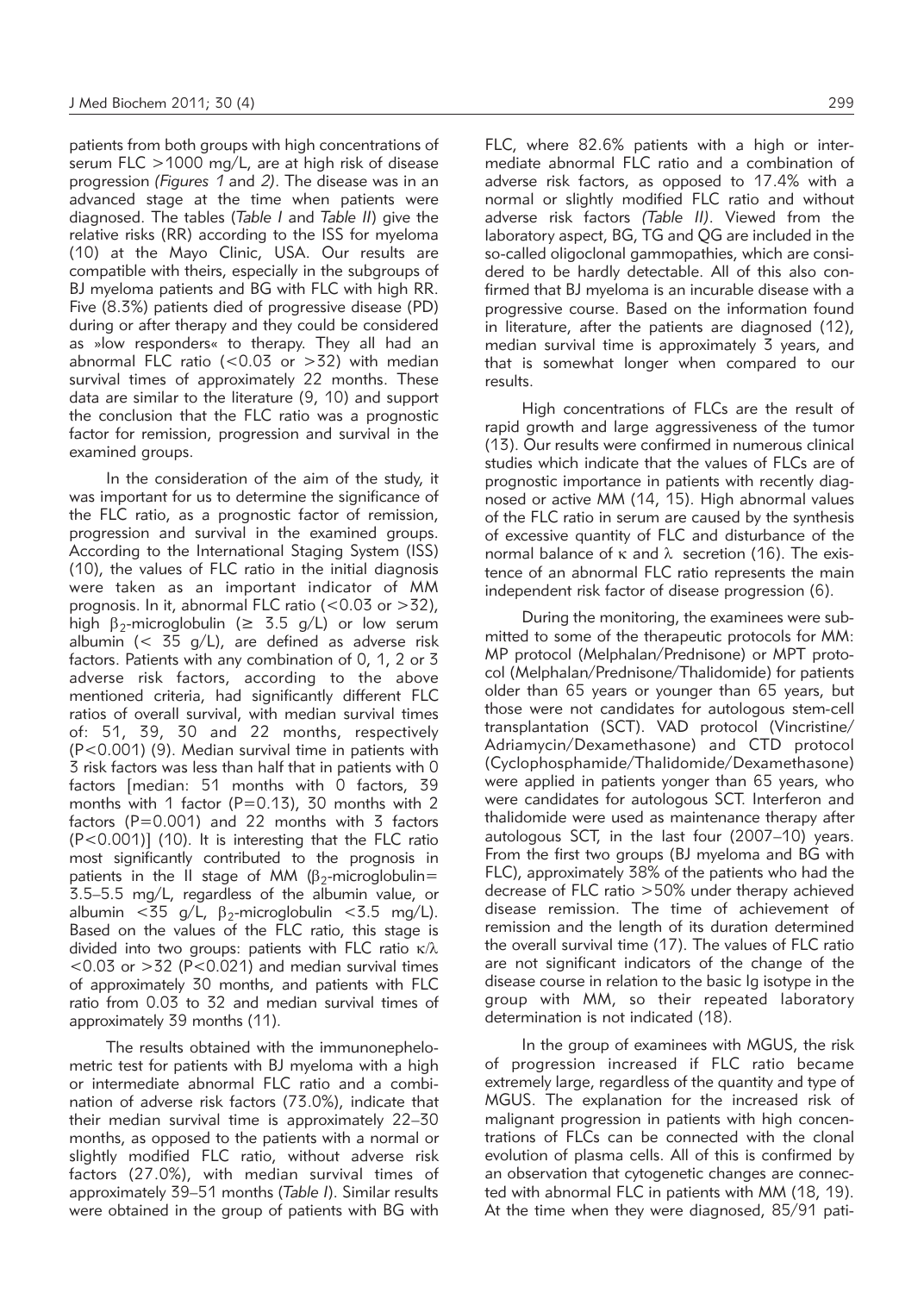ents (93.4%) had abnormal concentrations of serum FLC, of the  $\kappa$  and/or  $\lambda$  type. Approximately one third of the patients with MGUS have an abnormal FLC ratio, and with that, a greater level of disease progression (19, 20). The results of our study confirmed this fact *(Table III)*. An FLC ratio of <0.25 or >4 was considered to be abnormal. According to the Risk Stratification Model to Predict Progression, an abnormal FLC ratio, M-protein≥15 g/L and HC isotype, on condition it is not IgG, are connected with the risk of progression of MGUS to MM, or related disorders. According to the information found in literature, the risk of progression during years for patients with risk factors 0, 1, 2 or 3 is: 5%, 21%, 37% or 58%, respectively. In a study done by Mayo Clinic, 73% of examinees were of IgG class, 14% IgM, 11% IgA and 2% were biclonal (21, 22). Our results show similar distribution of Ig classes, except for the IgM and IgA classes that are almost twice less present *(Table III)*. Serum FLC ( $\kappa$  and  $\lambda$ ) in patients with MGUS did not have concentrations >200 mg/L. Statistically, this makes this group of examinees significantly different from the other two groups. However, progression of MGUS to MM can be predicted based on the overall clinical laboratory criteria (such as osteolytic lesions, sedimentation of erythrocytes (SE), serum  $\beta_2$ -microglobulin, serum M-protein).

The patients with MGUS should be monitored regularly, so as to identify the early signs of disease progression. The therapy is introduced only when the disease has developed (23). Today, it is a common practice to control all patients once per annum, to anticipate and prevent disease progression. Preferably, only patients with intermediate or high risk are controlled. Patients with low risk (approximately 40%), after repeated favorable results, need not have

# **References**

- 1. Kyle RA. Sequence of testing for monoclonal gammopathies. Arch Pathol Lab Med 1999; 123: 114–8.
- 2. Traynor AE, Noga SJ. NCCN: Multiple myeloma. Cancer Control 2001; 8: 78−87.
- 3. Radović VV. Recommendations for use of free light chain assay in monoclonal gammopathies. Journal of Medical Biochemistry 2010; 29: 1–8
- 4. Turesson I. Monoclonal gammopathies. In: Diamandis EP, Fritsche HA, Lilja H, Chan DW, Schwartz MK, eds. Tumor markers: physiology, pathobiology, technology and clinical applications. AACC Press, Washington, USA, 2002; 305−19.
- 5. Alanakian MA, Abbas A, Delarue R, Arnulf B, Aucouturier P. Free immunoglobulin light-chain serum levels in the follow-up of patients with monoclonal gammopathies: correlation with 24-hr urinary light-chain excretion. Am J Hematology 2004; 75: 246-8.

long term control (24). Numerous clinical studies indicate that the concentrations of FLC are increased in the sera of many patients with MGUS (25), which was confirmed by the results of our study (26). This further confirms the assumption that FLC in MGUS are pre-clinic dyscrasia of plasma cells with FLC.

In our study, the Sn (proportion of presentations with malignant disease that exhibit concentrations >200) is 24 of 24, or 100%. The Sp (proportion of presentations with benignant disease that do not have positive test >200) is 91 of 127, or 71%. Also, the PPV (percentage of patients with a positive test result who actually have the probability of malignant disease) is 24 of 60, or 40%. The NPV (percentage of patients with a negative test result who do not have the probability of malignant disease) is 91 of 91, or 100% (*Table IV*).

In conclusion, the existence of a significantly abnormal FLC ratio in the studied groups represents an independent risk factor for disease progression and thus for poorer prognosis. The reduction of FLC ratio and monoclonal Ig to normal values, under the influence of applied therapy, indicates good response of patients and adequate choice of therapy. Besides that, the relatively new immunonephelometric assay for the quantitative determination of FLC is the only specific, accurate and rapid laboratory test, especially for patients from the groups with LCD or BJ myeloma, BG with FLC and MGUS, and a valuable and important test for FLC evaluating, just like the quantification of other Ig isotypes in other MM cases.

# Conflict of interest statement

The authors stated that there are no conflicts of interest regarding the publication of this article.

- 6. Bradwell AR. Serum free light chain measurements move to center stage. Clin Chem 2005; 51: 805–7.
- 7. Rajkumar SV, Kyle RA, Thernearu TM, Melton LJ III, Bradwell AR, Clark RJ, et al. Serum free light chain ratio is an independent risk factor for progression in monoclonal gammopathy of undetermined significance. Blood 2005; 106: 812–17.
- 8. Dispenzieri A, Zhang L, Katzmann JA, Snyder M, Blood E, DeGoey R, et al. Appraisal of immunoglobulin free light chain as a marker of response. Blood 2008; 111: 4908–15.
- 9. Sirohi B, Powles R, Kulkarni S, Rudin C, Saso R, Lal R, et al. Comparison of new patients with Bence-Jones, IgG and IgA myeloma receiving sequential therapy: the need to regard these immunologic subtypes as separate disease entities with specific prognostic criteria. Bone Marrow Transplantation. July (1) 2001; Volume 28, Number 1, Pages 29–37.